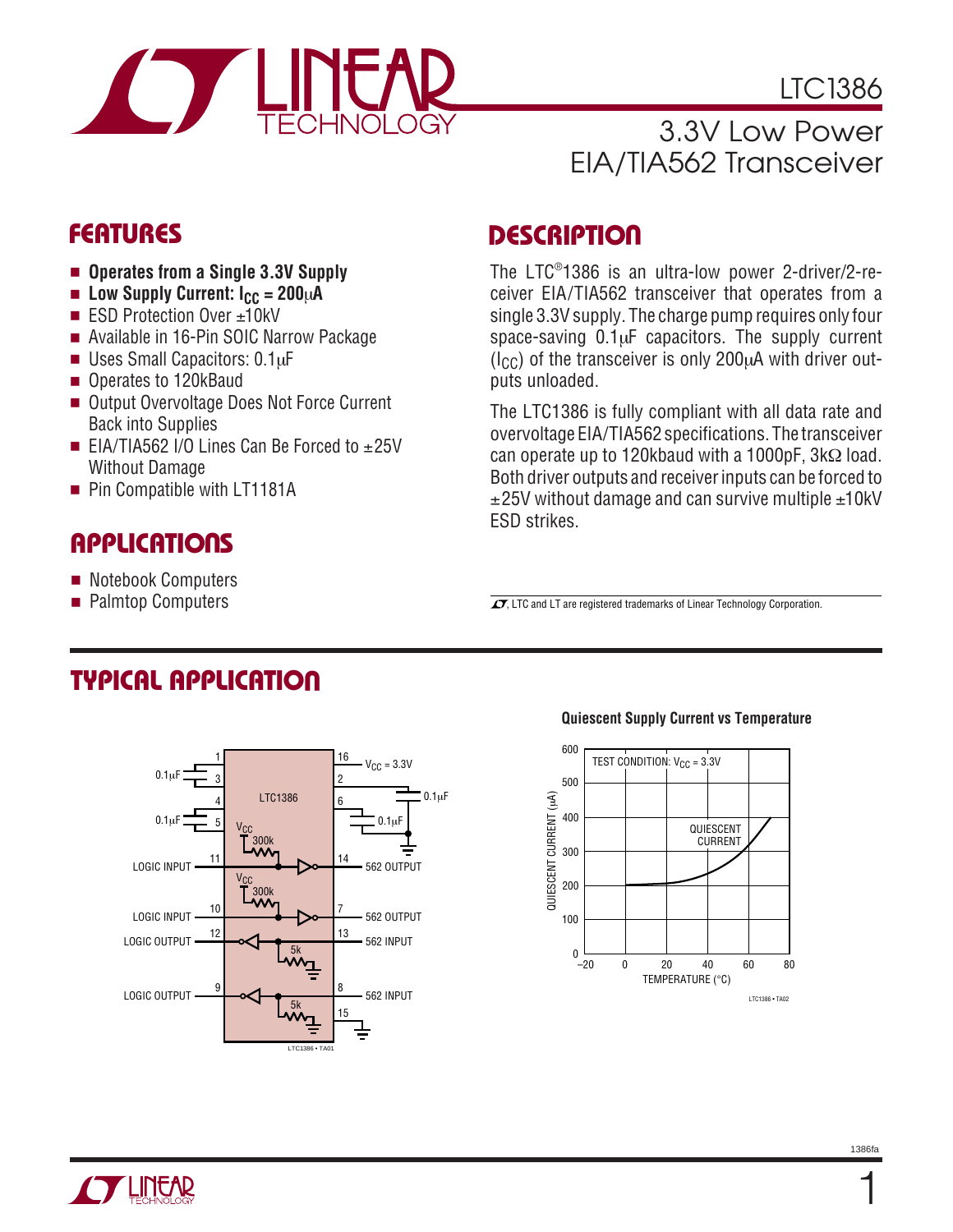| Input Voltage                              |
|--------------------------------------------|
|                                            |
|                                            |
|                                            |
| Output Voltage                             |
|                                            |
|                                            |
| <b>Short-Circuit Duration</b>              |
|                                            |
|                                            |
|                                            |
|                                            |
| <b>Operating Temperature Range</b>         |
|                                            |
|                                            |
| Storage Temperature Range  -65°C to 150°C  |
| Lead Temperature (Soldering, 10 sec) 300°C |

## **ABSOLUTE MAXIMUM RATINGS PACKAGE/ORDER INFORMATION**



Consult LTC Marketing for parts specified with wider operating temperature ranges.

#### **DC ELECTRICAL CHARACTERISTICS The** ● **denotes specifications which apply over the full operating**

temperature range. V<sub>CC</sub> = 3.3V, C1 = C2 = C3 = C4 = 0.1 $\mu$ F, unless otherwise noted.

| <b>PARAMETER</b>                    | <b>CONDITIONS</b>                                                      |          |           | <b>MIN</b>     | <b>TYP</b> | <b>MAX</b>     | <b>UNITS</b> |
|-------------------------------------|------------------------------------------------------------------------|----------|-----------|----------------|------------|----------------|--------------|
| <b>Any Driver</b>                   |                                                                        |          |           |                |            |                |              |
| Output Voltage Swing                | 3k to GND                                                              | Positive |           | 3.7            | 4.5        |                | V            |
|                                     |                                                                        | Negative |           | $-3.7$         | $-4.5$     |                | $\vee$       |
| Logic Input Voltage Level           | Input Low Level ( $V_{OUT}$ = High)                                    |          |           |                | 1.4        | 0.8            | $\vee$       |
|                                     | Input High Level ( $V_{OUT} = Low$ )                                   |          |           | 2.0            | 1.4        |                | V            |
| Logic Input Current                 | $V_{IN} = V_{CC}$                                                      |          |           |                |            | 5              | μA           |
|                                     | $V_{IN} = 0V$                                                          |          |           |                | $-20$      | $-40$          | μA           |
| <b>Output Short-Circuit Current</b> | $V_{OUT} = 0V$                                                         |          |           | ±9             | ±10        |                | mA           |
| <b>Any Receiver</b>                 |                                                                        |          |           |                |            |                |              |
| Input Voltage Thresholds            | Input Low Threshold                                                    |          |           | 0.8            | 1.3        |                | V            |
|                                     | Input High Threshold                                                   |          |           |                | 1.7        | 2.4            | V            |
| Hysteresis                          |                                                                        |          |           | 0.1            | 0.4        | 1              | $\vee$       |
| Input Resistance                    | $-10V \leq V_{IN} \leq 10V$                                            |          |           | 3              | 5          | $\overline{7}$ | $k\Omega$    |
| Output Voltage                      | Output Low, $I_{\text{OUT}} = -1.6 \text{mA}$ (V <sub>CC</sub> = 3.3V) |          |           |                | 0.2        | 0.4            | $\vee$       |
|                                     | Output High, $I_{OUT} = 160 \mu A (V_{CC} = 3.3 V)$                    |          |           | 3.0            | 3.2        |                | V            |
| <b>Output Short-Circuit Current</b> | Sinking Current, $V_{OUT} = V_{CC}$                                    |          |           | $-5$           | $-20$      |                | mA           |
|                                     | Sourcing Current, $V_{OUT}$ = GND                                      |          |           | $\overline{2}$ | 7          |                | mA           |
| <b>Power Supply Generator</b>       |                                                                        |          |           |                |            |                |              |
| V <sup>+</sup> Output Voltage       | $I_{OIII} = 0mA$                                                       |          |           |                | 5.7        |                | $\vee$       |
|                                     | $I_{\text{OUT}} = 5 \text{mA}$                                         |          |           |                | 5.5        |                | $\vee$       |
| V <sup>-</sup> Output Voltage       | $I_{\text{OUT}} = 0 \text{mA}$                                         |          |           |                | $-5.3$     |                | $\vee$       |
|                                     | $I_{OUT} = -5mA$                                                       |          |           |                | $-5.0$     |                | $\vee$       |
| <b>Power Supply</b>                 |                                                                        |          |           |                |            |                |              |
| V <sub>CC</sub> Supply Current      | No Load (Note 2), 0°C to 70°C                                          |          | $\bullet$ |                | 0.2        | 0.5            | mA           |
|                                     | No Load (Note 2), $-40^{\circ}$ C to 85 $^{\circ}$ C                   |          |           |                | 0.35       | 1.0            | mA           |
|                                     |                                                                        |          |           |                |            |                | 1386fa       |

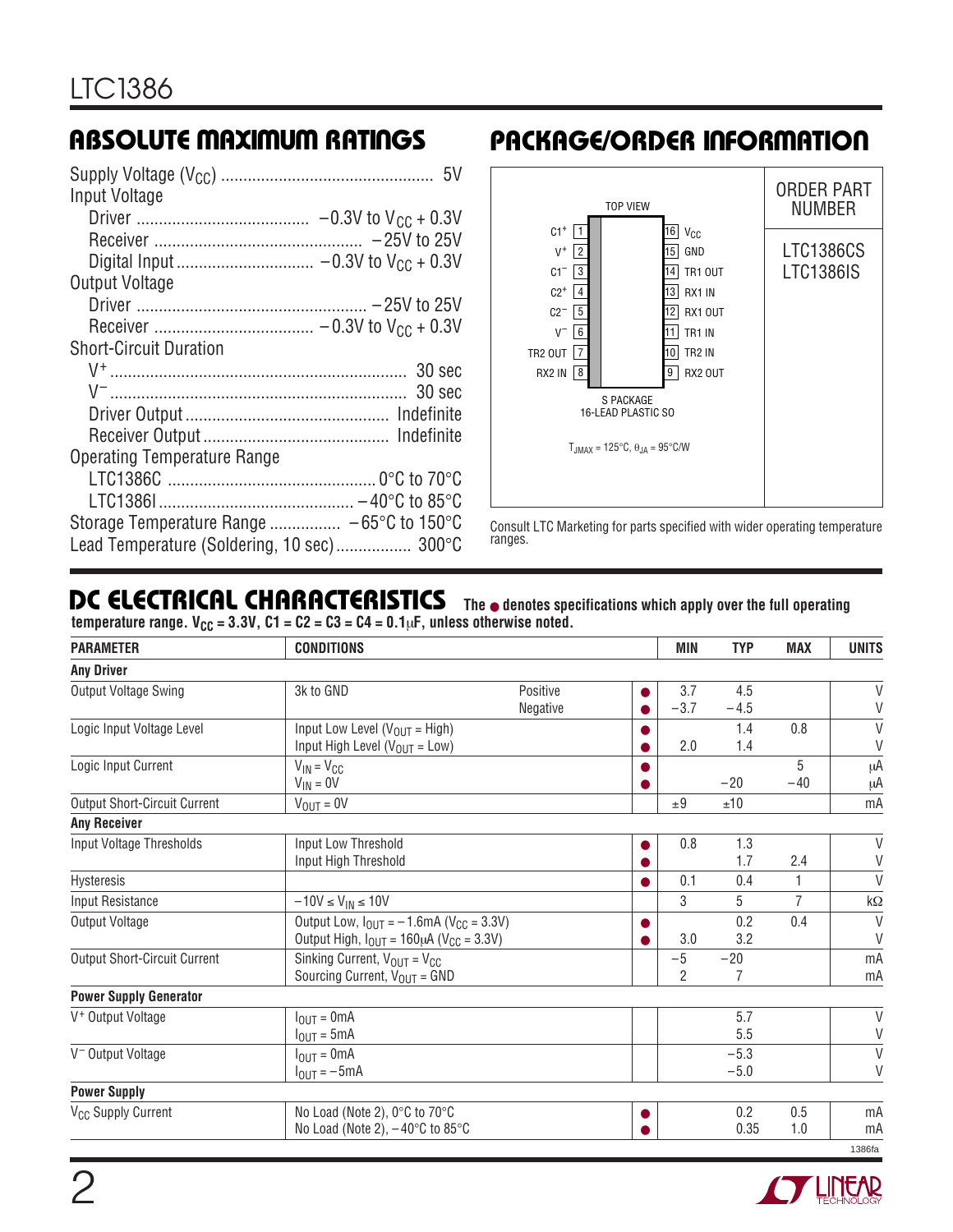#### **AC CHARACTERISTICS**

| <b>ITU UNITIBITU I CISID IIUD</b> The <b>•</b> denotes specifications which apply over the full operating temperature range.<br>$V_{CC}$ = 3.3V, C1 = C2 = C3 = C4 = 0.1 $\mu$ F, unless otherwise noted. |                   |     |     |            |              |  |
|-----------------------------------------------------------------------------------------------------------------------------------------------------------------------------------------------------------|-------------------|-----|-----|------------|--------------|--|
| <b>PARAMETER</b>                                                                                                                                                                                          | <b>CONDITIONS</b> | MIN | TYP | <b>MAX</b> | <b>UNITS</b> |  |

| <b>PARAMEIER</b>                  | <b>CUNDITIONS</b>           | <b>IVIIN</b> | 1 Y P | MAX  | UNIIS |
|-----------------------------------|-----------------------------|--------------|-------|------|-------|
| Slew Rate                         | $R_L = 3k$ , $C_L = 51pF$   |              | 30    | V/us |       |
|                                   | $R_1 = 3k$ , $C_1 = 1000pF$ |              |       |      | V/us  |
| <b>Driver Propagation Delay</b>   | $t_{\text{HLD}}$ (Figure 1) |              |       | 3.5  | μS    |
| (TTL to EIA/TIA562)               | $t_{LHD}$ (Figure 1)        |              |       | 3.5  | μS    |
| <b>Receiver Propagation Delay</b> | $t_{HLR}$ (Figure 2)        |              | 0.3   | 0.8  | μS    |
| (EIA/TIA562 to TTL)               | $t_{LHR}$ (Figure 2)        |              | 0.3   | 0.8  | μS    |

**Note 1:** Absolute Maximum Ratings are those values beyond which the life of the device may be impaired.

**Note 2:** Supply current is measured with driver and receiver outputs unloaded.

**Note 3:** Measurements made in the shutdown mode are performed with  $V_{ON/\overline{OFF}} = OV$ .

# **TYPICAL PERFORMANCE CHARACTERISTICS**

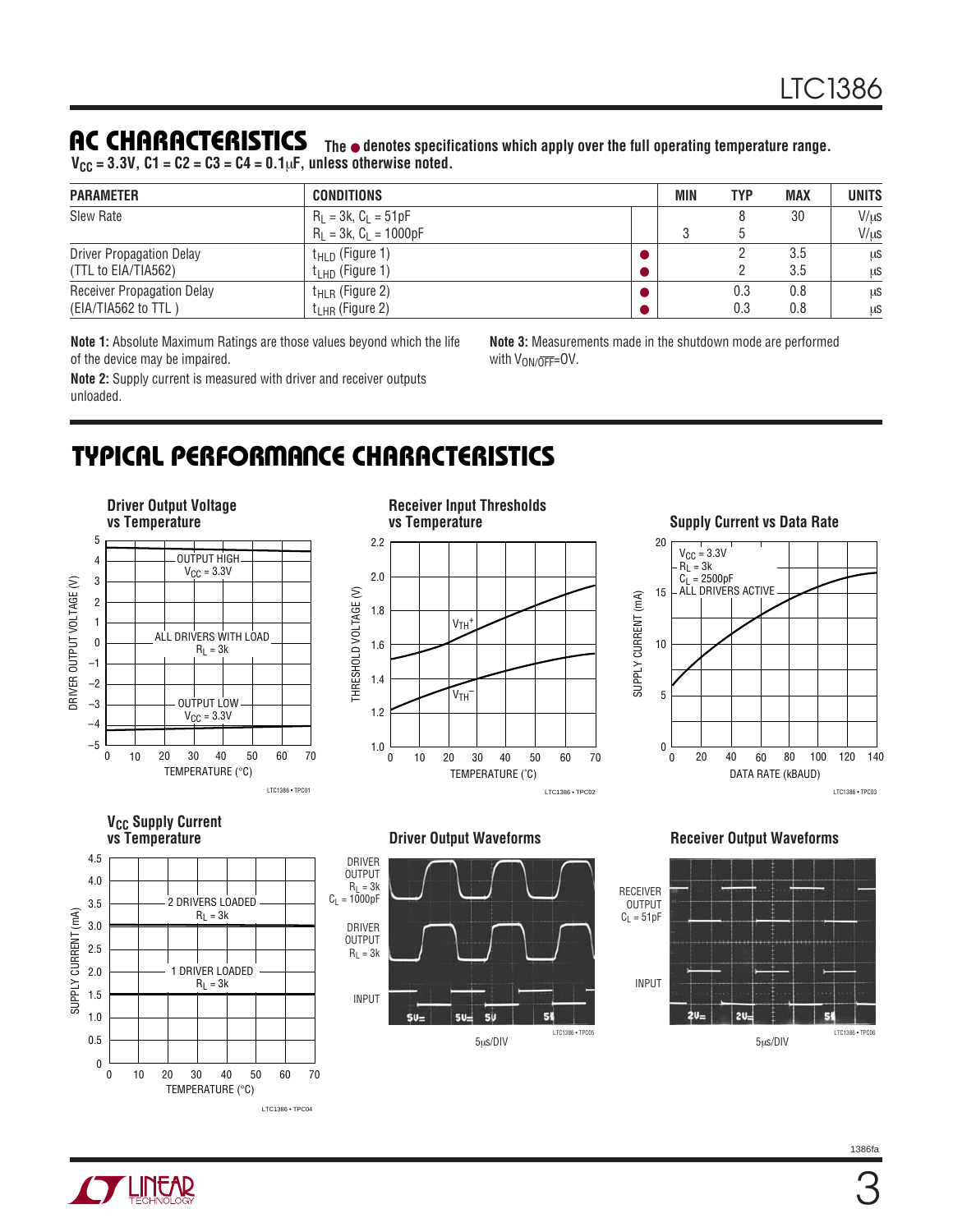## **PIN FUNCTIONS**

**V<sub>CC</sub>:** 3.3V Input Supply Pin. This pin should be decoupled with a  $0.1 \mu$ F ceramic capacitor.

**GND:** Ground Pin.

**V+:** Positive Supply Output (EIA/TIA562 Drivers). V<sup>+</sup> ≅  $2V_{CC}$  – 1V. This pin requires an external capacitor C =  $0.1\mu$ F for charge storage. The capacitor may be tied to ground or  $V_{CC}$ . With multiple devices, the V<sup>+</sup> and V<sup>-</sup> pins may share a common capacitor. For large numbers of devices, increasing the size of the shared common storage capacitors is recommended to reduce ripple.

**V<sup>-</sup>:** Negative Supply Output (RS232 Drivers). V <sup>-</sup> ≅ – (2V<sub>CC</sub>)  $-1.3V$ ). This pin requires an external capacitor C = 0.1 $\overline{u}$ F for charge storage.

**C1+, C1–, C2+, C2–:**Commutating Capacitor Inputs. These pins require two external capacitors  $C = 0.1 \mu F$ : one from  $C1<sup>+</sup>$  to  $C1<sup>-</sup>$  and another from  $C2<sup>+</sup>$  to  $C2<sup>-</sup>$ . To maintain

charge pump efficiency, the capacitor's effective series resistance should be less than 2Ω.

**TR IN:** EIA/TIA562 Driver Input Pins. Inputs are TTL/ CMOS compatible. The inputs of unused drivers can be left unconnected since 300k input pull-up resistors to  $V_{CC}$  are included on chip.

**TR OUT:** Driver Outputs at EIA/TIA562 Voltage Levels. The driver outputs are protected against ESD to  $\pm 10$ kV for human body model discharges.

**RX IN:** Receiver Inputs. These pins can be forced to  $\pm 25V$ without damage. The receiver inputs are protected against ESD to  $\pm$ 10kV for human body model discharges. Each receiver provides 0.4V of hysteresis for noise immunity.

**RX OUT:** Receiver Outputs with TTL/CMOS Voltage Levels.

## **SWITCHING TIME WAVEFORMS**



**Figure 1. Driver Propagation Delay Timing**



**Figure 2. Receiver Propagation Delay Timing**



1386fa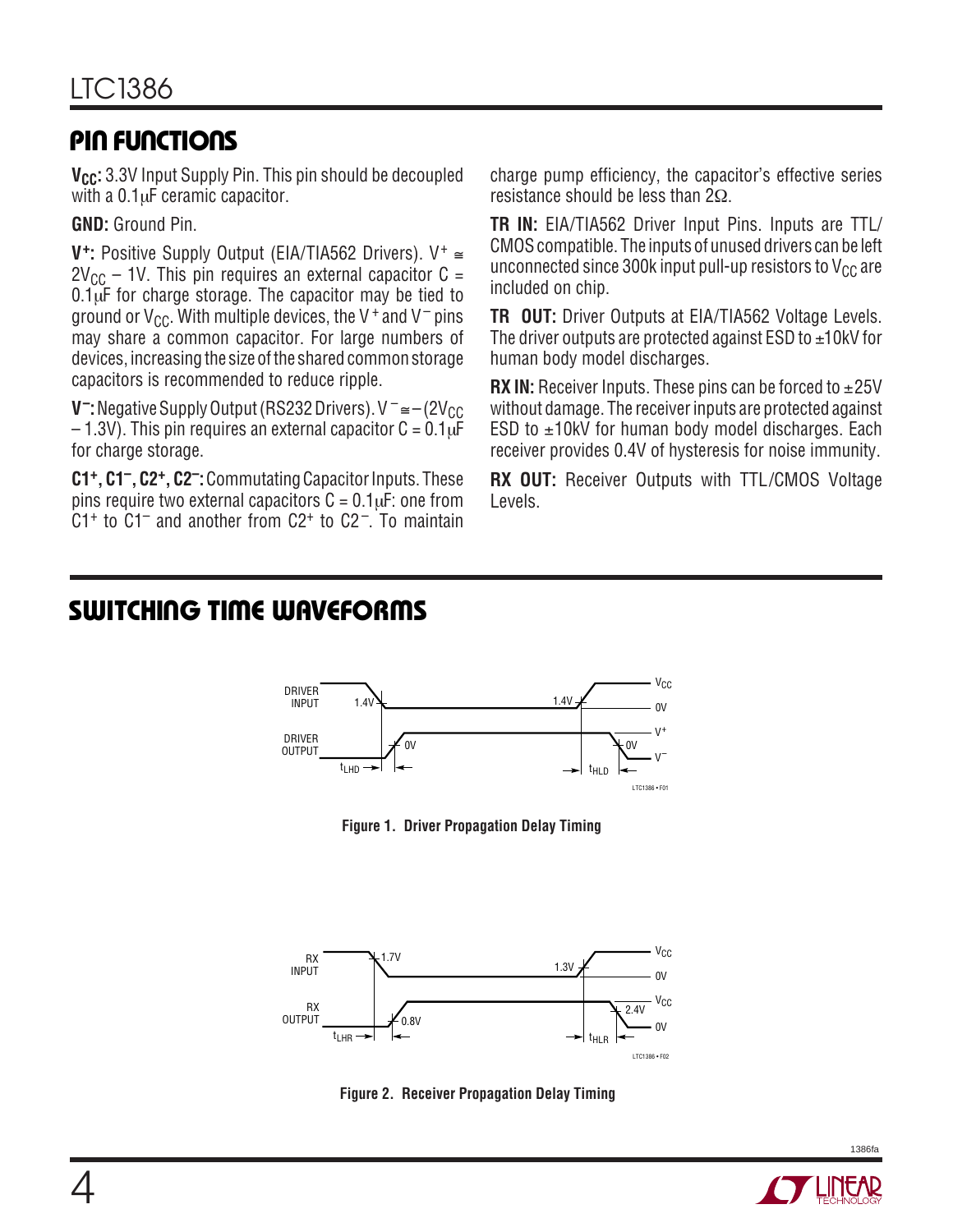## **TEST CIRCUITS**



**STARTE AND TECHNOLOGY**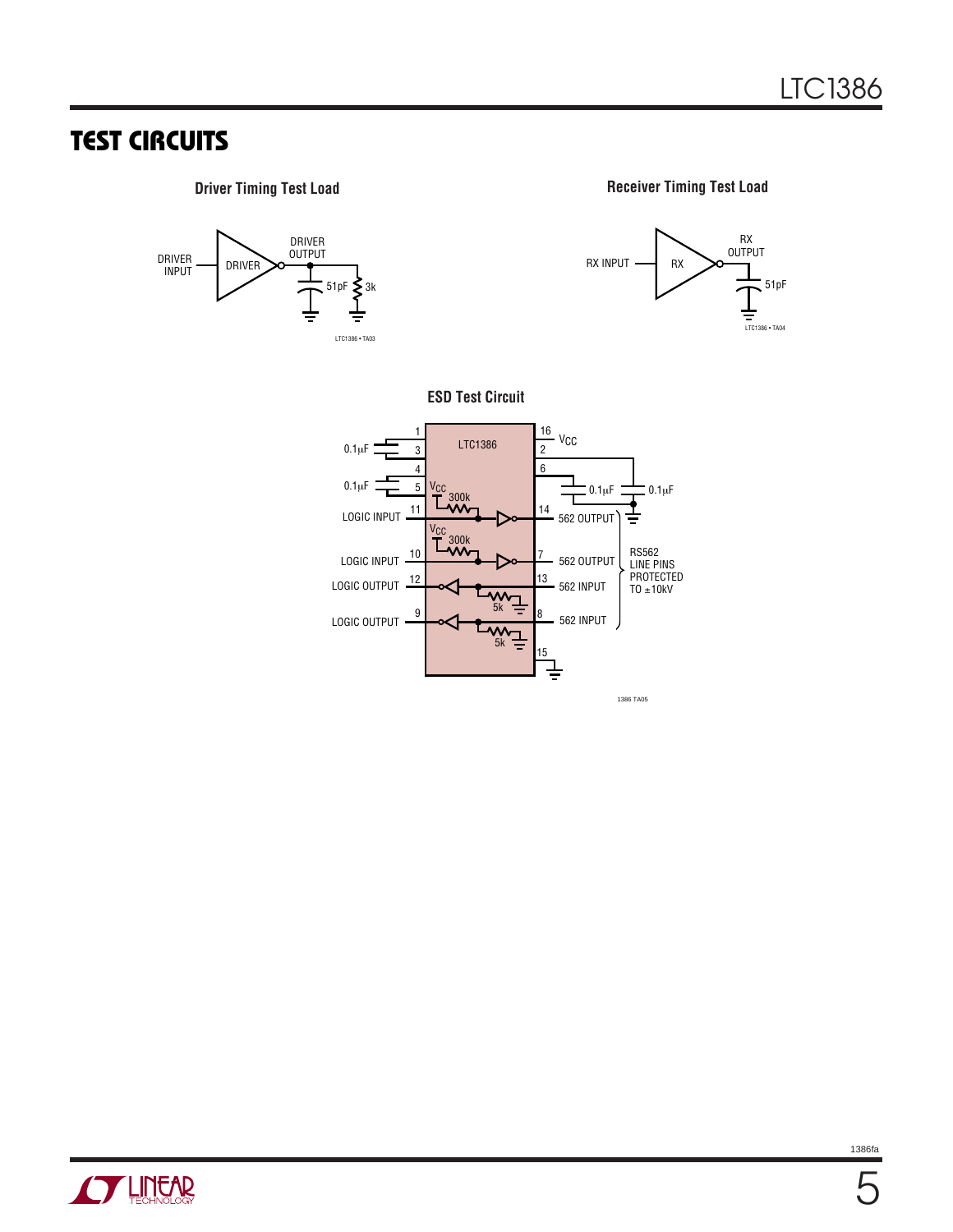# **TYPICAL APPLICATIONS**



#### **Paralleling Power Supply Generator with Common Storage Capacitors**

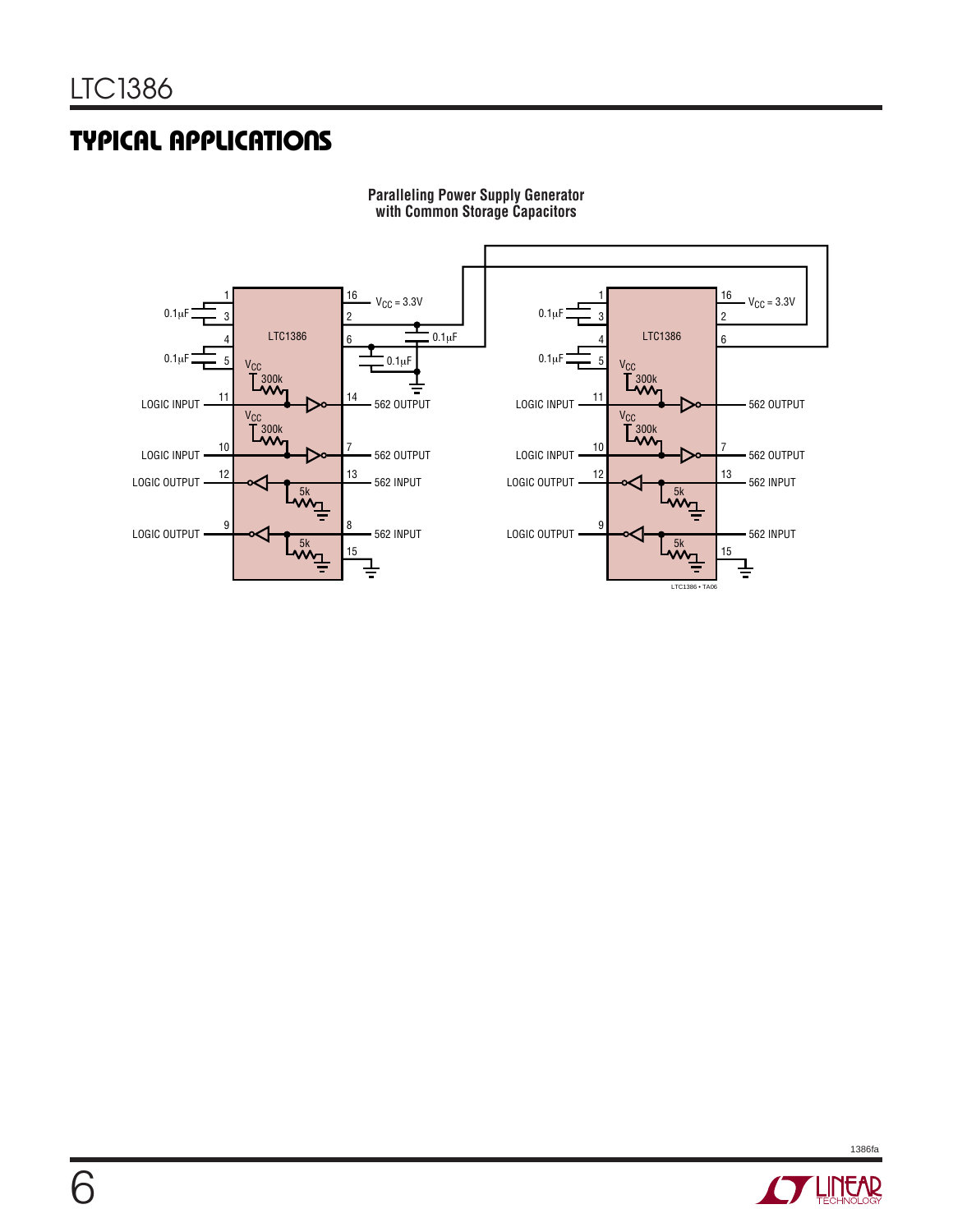#### **U PACKAGE DESCRIPTIO**



**S Package 16-Lead Plastic Small Outline (Narrow .150 Inch)** (Reference LTC DWG # 05-08-1610)

3. THESE DIMENSIONS DO NOT INCLUDE MOLD FLASH OR PROTRUSIONS.

MOLD FLASH OR PROTRUSIONS SHALL NOT EXCEED .006" (0.15mm)



7